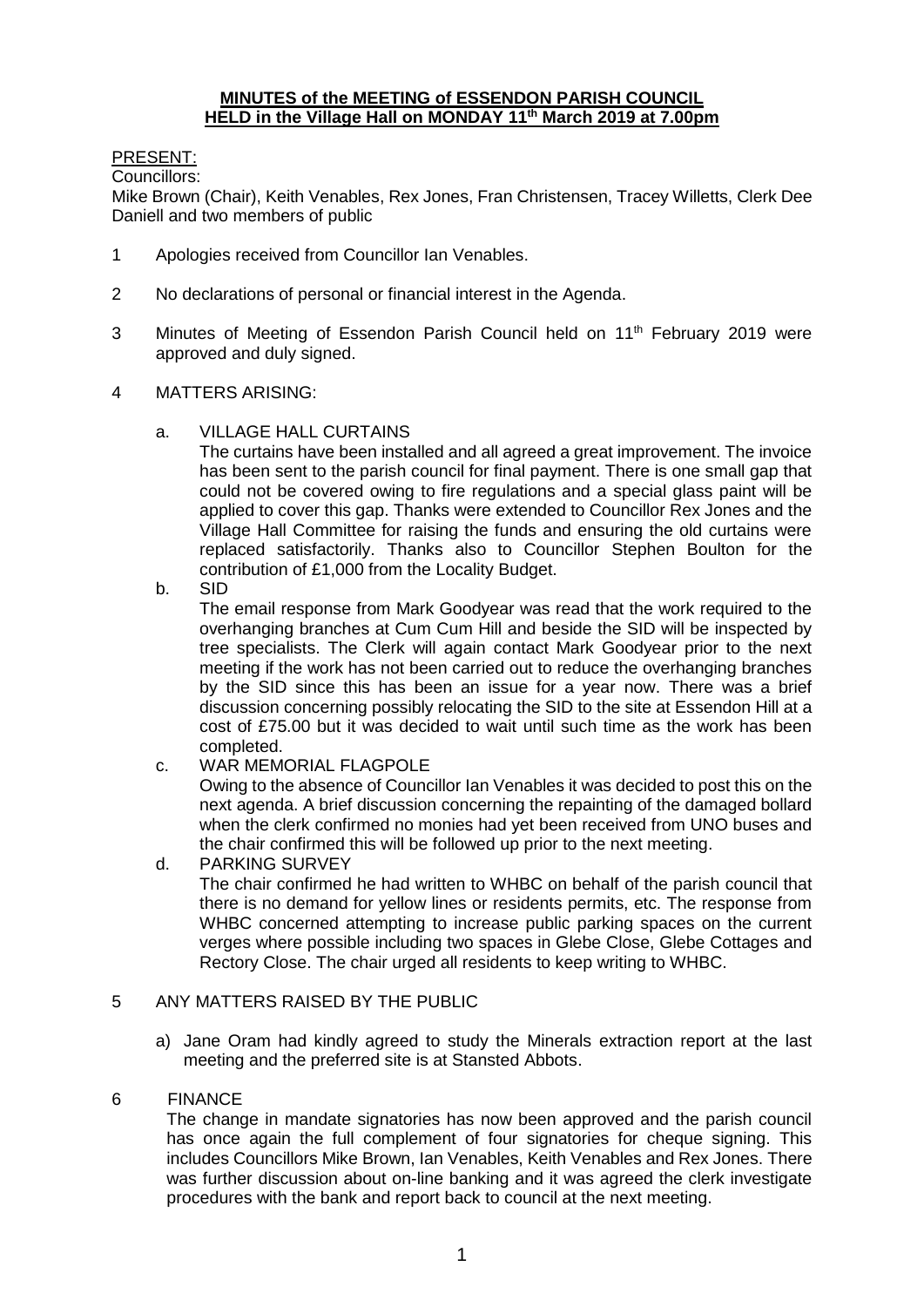Payments:

| A cheque had been raised during the preceding month for the<br>Essendon Church Yard Grant that is usually paid during the<br>Christmas period. This had been overlooked and thus organised as<br>soon as possible once the oversight had been realised. | £800      |
|---------------------------------------------------------------------------------------------------------------------------------------------------------------------------------------------------------------------------------------------------------|-----------|
| A cheque was raised and signed during the meeting for the Village                                                                                                                                                                                       | £2,000    |
| <b>Hall Grant</b>                                                                                                                                                                                                                                       |           |
| A cheque to Cameo Curtains in full settlement of the installation of                                                                                                                                                                                    | £4,238.26 |
| the village hall curtains was raised and signed during the meeting.                                                                                                                                                                                     |           |
| TOTAL OUTGOINGS 12/2/19-11/3/19                                                                                                                                                                                                                         | £7,038.26 |

#### 7 PLANNING MATTERS

The chair covered planning applications: 6/2018/3273/LB – Essendon Country Club – Replacement windows – APPROVED 6/2019/0452/COND – 4 High Road – Materials 6/2019/0331/COND – The Spinney, High Road – bat mitigation strategy 6/2019/0271/COND – Orme Court – parking space NEW APPLICATIONS: 6/2019/0470/HOUSE – 6 Hanbury Cottages – part one, part two storey side extension 6/2019/0379/HOUSE – Ivory House, Cum Cum Hill – single storey rear extension It was decided to hold a meeting to discuss these applications on Wednesday  $20<sup>th</sup>$ March, clerk to print relevant documents for Councillor Keith Venables and email the direct link to the other Councillors prior to the meeting and post the Notice of Meeting accordingly.

# 8 CLERK APPOINTMENT

The advertisement has been posted on noticeboards and websites. No applications have as yet been received although there has been one enquiry regarding qualification entitlement for CILCA. The clerk stated that there is no need for applicants to have the certificate unless it is a full-time post for a larger council. However, training towards achieving CILCA is financed by the parish council if the post holder requires or so desires. There was a great deal of discussion to advertise the position elsewhere. The clerk was requested to advertise the post in the Welwyn Hatfield Times and Hertfordshire Mercury with suggestions from Councillors that this should possibly cost no more than £15. The clerk offered to post the advertisement on a Vacancies in Hertfordshire group she was a member of as this would be free and this was agreed. The clerk suggested placing an amended advertisement in the parish magazine with no closing date since the closing date would be passed by the date of publication of the next magazine and in the event that no applications were received. This was also agreed.

# 9 ELECTIONS MAY 2019

It was decided to post the advertisement on noticeboards and website for nominations for the parish council on  $26<sup>th</sup>$  March. The deadline for applications is  $3<sup>rd</sup>$  April. Councillors currently in post needed electoral role numbers for their proposers and seconders. The clerk agreed to obtain an up to date copy of the electoral role for this purpose and the contact number for John Merron, the Electoral Services Manager 01707 357354 was given to Councillors for any queries in completing the forms. One query raised was concerning the office hours that nomination forms may be hand delivered.

# 10 ANNUAL PARISH MEETING INVITATIONS

It was decided to add the new business concern Nicholas Mee & Co to the invitation list and to include all representatives invited last year which all Councillors and residents considered a successful and informative evening. The clerk was requested to organise the invitations and advertisement for the evening and to buy wine and nibbles for after the meeting.